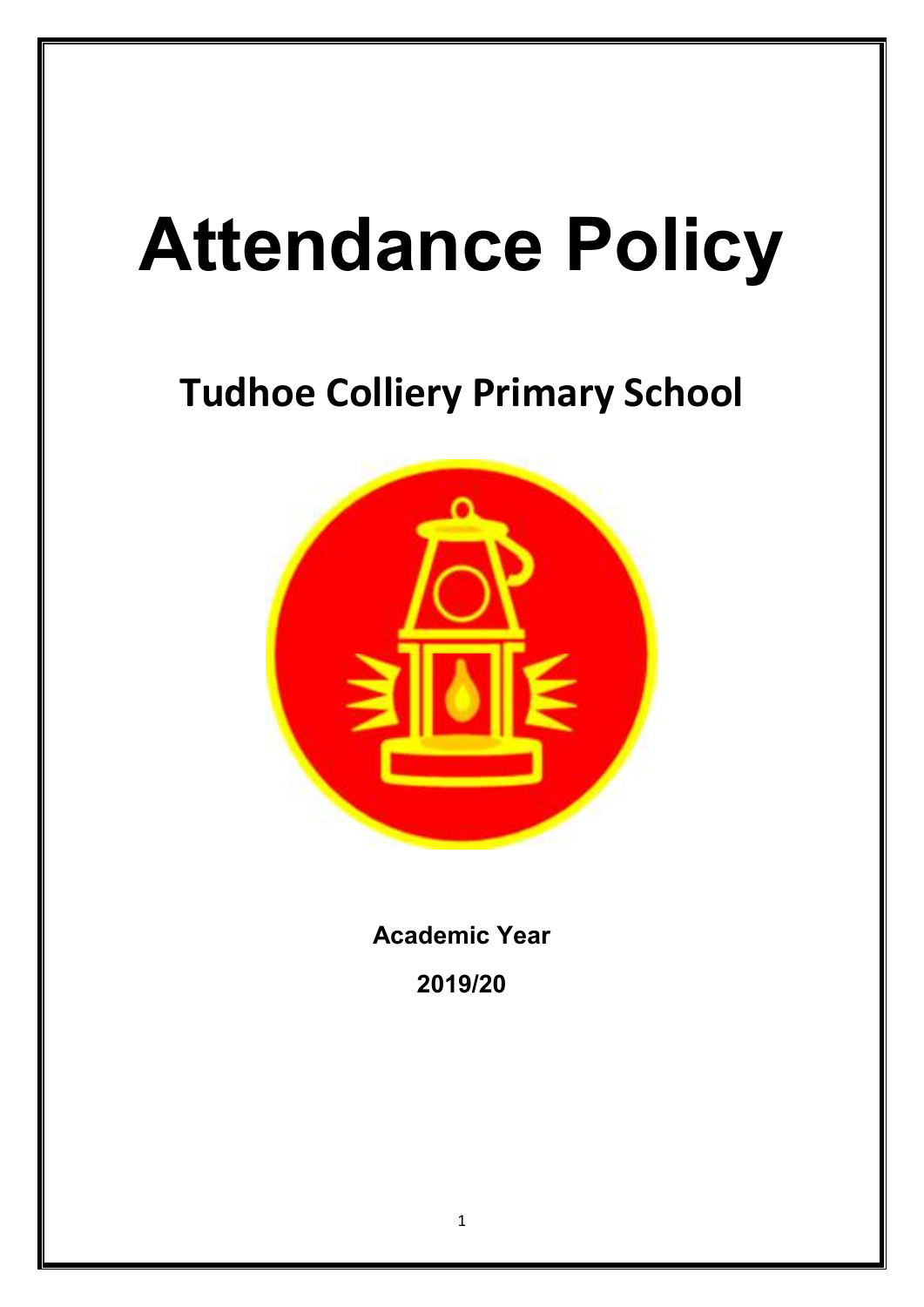## **Tudhoe Colliery Primary School- Attendance Policy**

Tudhoe Colliery Primary School seeks to ensure that all its pupils receive an education which maximises opportunities for each pupil to realise his/her true potential. The school will strive to provide a welcoming, caring environment, whereby each member of the school community feels wanted and secure.

We believe that all students benefit from the education we provide, and therefore from regular attendance. The aim of our attendance policy is to provide a consistent practice that encourages and facilitates the regular attendance of all pupils.

All school staff will work with pupils and their families to support parents in helping them to meet their legal duty; to ensure that their children attend school regularly and on time**. A whole school attendance target of 97% has been set for the academic year 2019/20** and various measures will be put in place to help work towards this.

The school has established an effective system of incentives and rewards which acknowledges the efforts of pupils to improve their attendance and timekeeping and will challenge the behaviour of those pupils and parents who give low priority to attendance and punctuality.

This policy has been reviewed and rewritten in line with the DFE 'School attendance Departmental advice for maintained schools, academies, independent schools and local authorities' (July 2019) and 'School attendance parental responsibility measures' (January 2015).

This policy is supported by our policies on safeguarding, bullying, behaviour and inclusive learning.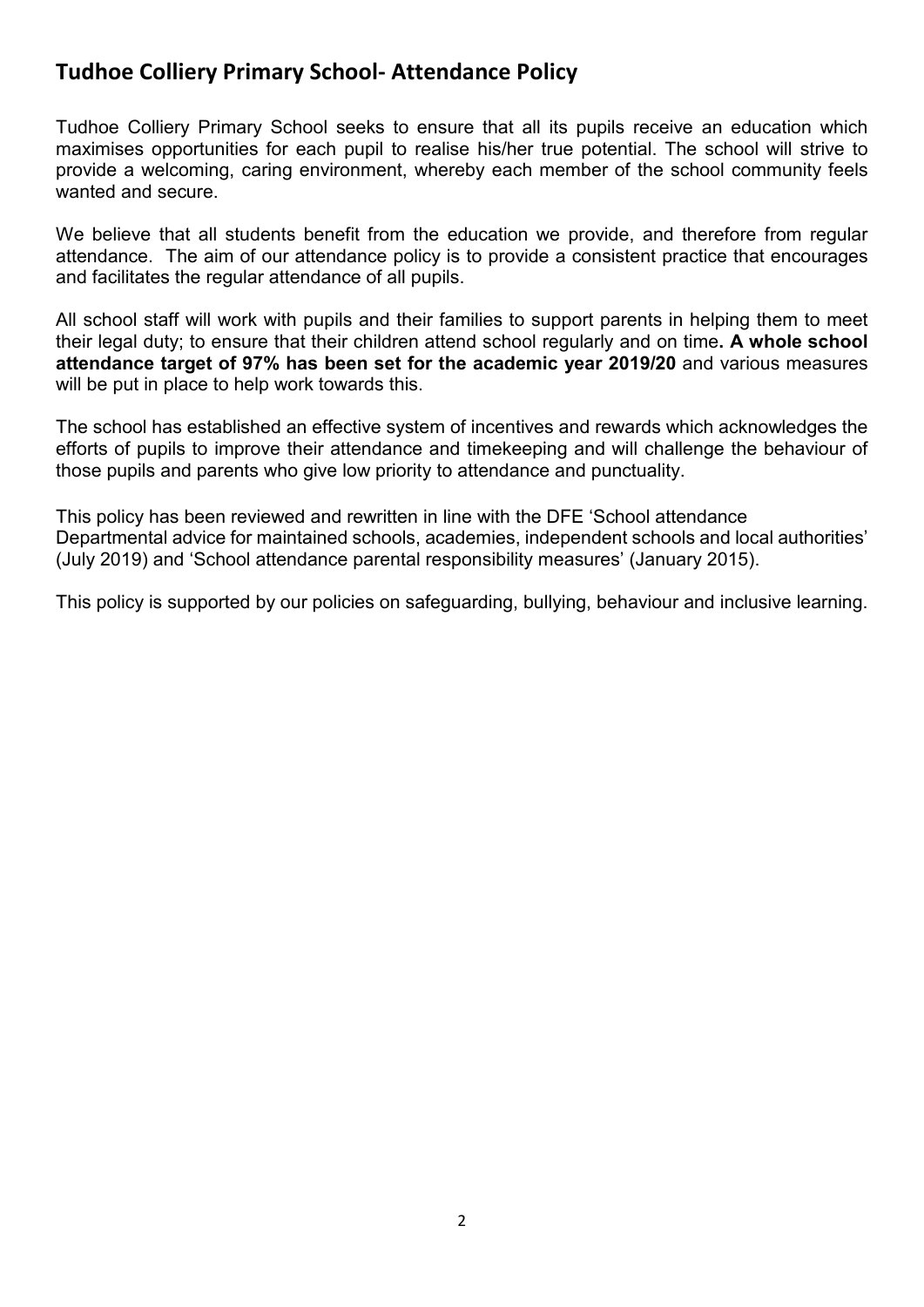#### **1. Attendance and Attainment**

We recognise that the relationship between attendance and achievement of our students is inextricably linked. Regular school attendance is crucial to maximise pupil progress and enjoyment of learning, and for this reason the school is dedicated to ensuring its attendance policy is adhered to.

#### **We will ensure that:**

- All students have an equal right, and access to, an education in accordance with the national curriculum, or agreed alternative.
- Students will not be deprived of their education opportunities by, either their own absence or lateness, or that of students.
- Action is taken where necessary to secure an improvement in attendance.

#### **2. The Law**

You need to make sure your child attends school regularly and on time. Because parents are responsible for this duty in law, you will be **breaking the law** if you do not do this and there are no good reasons for missing school.

The School and Local Authority **want to help you if you have a problem.** If attendance does not get better or you do not accept help and support offered, the Council may issue you with a warning notice, Penalty Notice or ask you to attend an interview to ask you questions about whether you have broken the law.

If you go to court and are found guilty of an offence, you could be fined up to £1,000 for a less serious offence or up to £2,500 if the law breaking is more serious. **In very serious cases, the court may involve the probation service or consider up to 3 months in prison.** 

#### **3. Attendance Procedures**

#### **a) On the first day off and any further absence**

If a child is ill or is absent for any reason, parents or carers are asked to phone the School Office giving a reason for the child's absence. If a child is absent from school and there is no phone call from home then school will phone or text home to inform parents that the child is not in school and enquire about a reason why.

Doctors and dentists appointments should be made outside of school time. If this is not possible, your child should miss the minimum amount of school time necessary. If they are well enough to come back to school following the appointment they need to.

#### **b) Periods of extended absence**

If a child's absence continues beyond 3 days then parents are requested to notify the school to update them. If a phone call is not received then the school will contact home to verify the absence.

If the school receives no reason for any absence then an unauthorised absence will be recorded. Continued absenteeism and unauthorised absences could result in further action such as referral to the Attendance Improvement Team to consider enforcement action and possibly a fixed penalty notice (this includes unauthorised absences accrued through leave of absence taken during term time).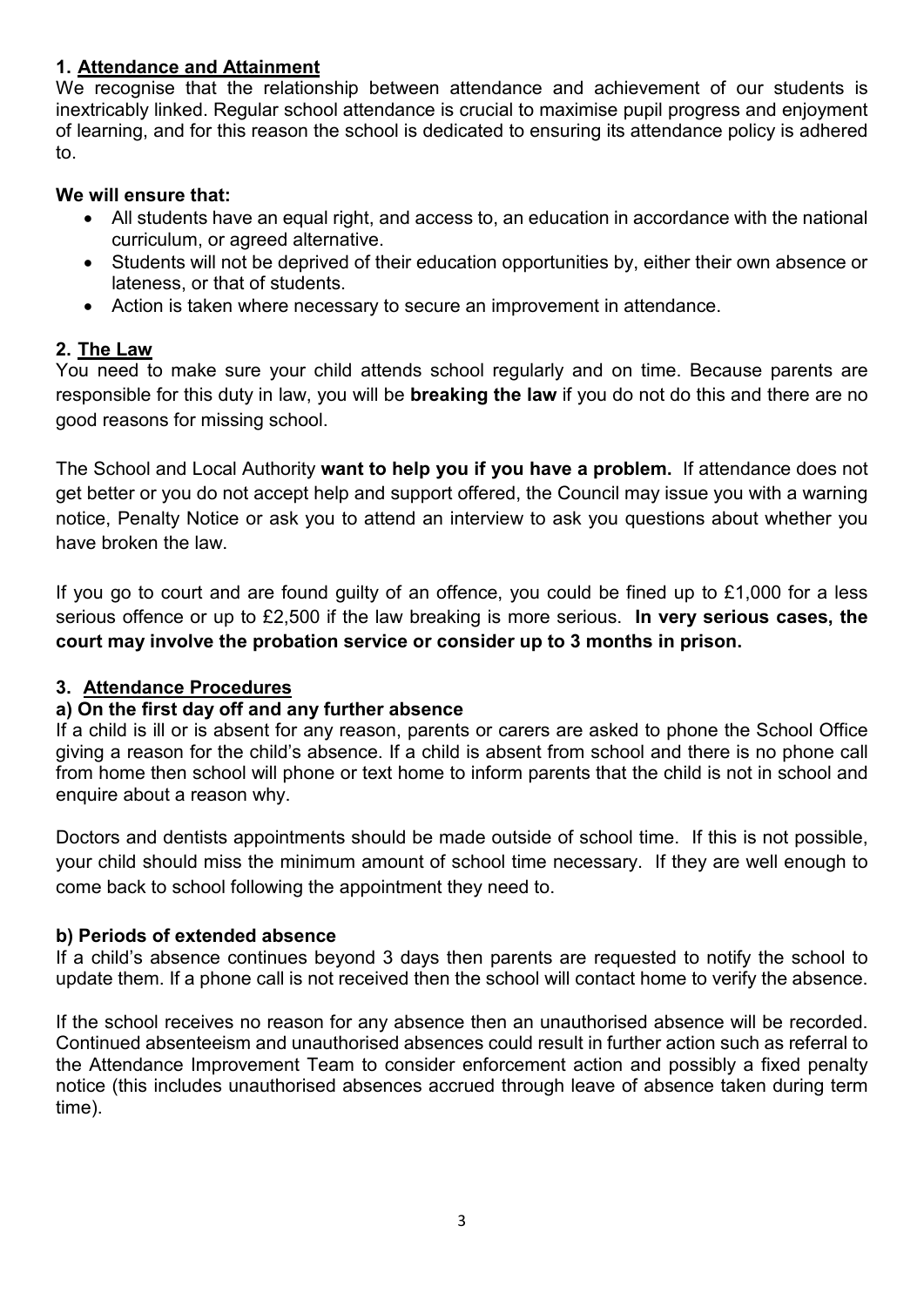#### **If your child is absent from school more than they should be:**

The School will use its computer system to analyse absence across the school. As a result of this, some families will be informed by Parentmail if their child's absence is lower than it should be if no prior discussion has taken place (unless this is due to frequent hospital appointments and/or long term medical needs).

#### **c) Help & Support:**

If you need help with attendance, it is important that you talk to the school about the issues as soon as possible. You may need to attend a meeting in school to talk about the problems and to put a plan in place to help. Sometimes, school may need to involve other services to help.

#### **d) Communication:**

The school will always try to communicate with you regarding your child's attendance if it declines. This communication may involve explaining that attendance is a cause for concerns by letter, making telephone calls to you, and inviting you to attend a meeting in school depending on the circumstances. The school will work with you to discuss ways that we can offer support in finding a way to improve the situation.

#### **e) Enforcement Action:**

If, following the schools attempts to intervene there is no significant improvement and no good reasons for absences (i.e. absences are not supported by relevant evidence), or you have not cooperated with the school's attempts to improve the situation the school are required to consider referring the matter to the Local Authority for enforcement action.

The High Court has confirmed that the school's Head Teacher authorises absences. If your child misses school a lot because of illness, or if school do not know of any serious health issue that would mean your child could miss school a lot, the school may ask to you to provide medical evidence to authorise absences.

We are committed to supporting your child effectively, to ensure that they get the very best education possible and therefore have the best life chances. All challenges made concerning persistent absences, will be handled sensitively and in confidence.

#### **f) Punctuality:**

**Morning registration time is at 9.05am for all pupils at which point the pupil entry gates will be locked and all pupils must then enter by the main entrance.** It is so important for all children to be on time, as missing the first few minutes of any lesson can be disruptive and unsettling, both for children and for the rest of the class. If a child arrives in school after 9.05am but before 9.30am then a late mark will be recorded in the register (L). Registers will be closed at 9.30am and any children arriving after 9.30am will be recorded as (U) which is a late after registers close mark and this is classed as an unauthorised absence (a number of these marks can also contribute to a fixed penalty notice being issued).

Afternoon registration is taken 1.15pm.

#### **If your child is late for school:**

**All children arriving late at school will be asked the reason for their lateness and this** will be recorded on the school's attendance data base (SIMs).

#### **1. If a child is late (after registers close) for school on a number of occasions;**

A letter will be sent home from school to parents to say their child's punctuality is causing some concern. An appointment with the Head will be offered to discuss ways that the school can offer support in finding a way improve this.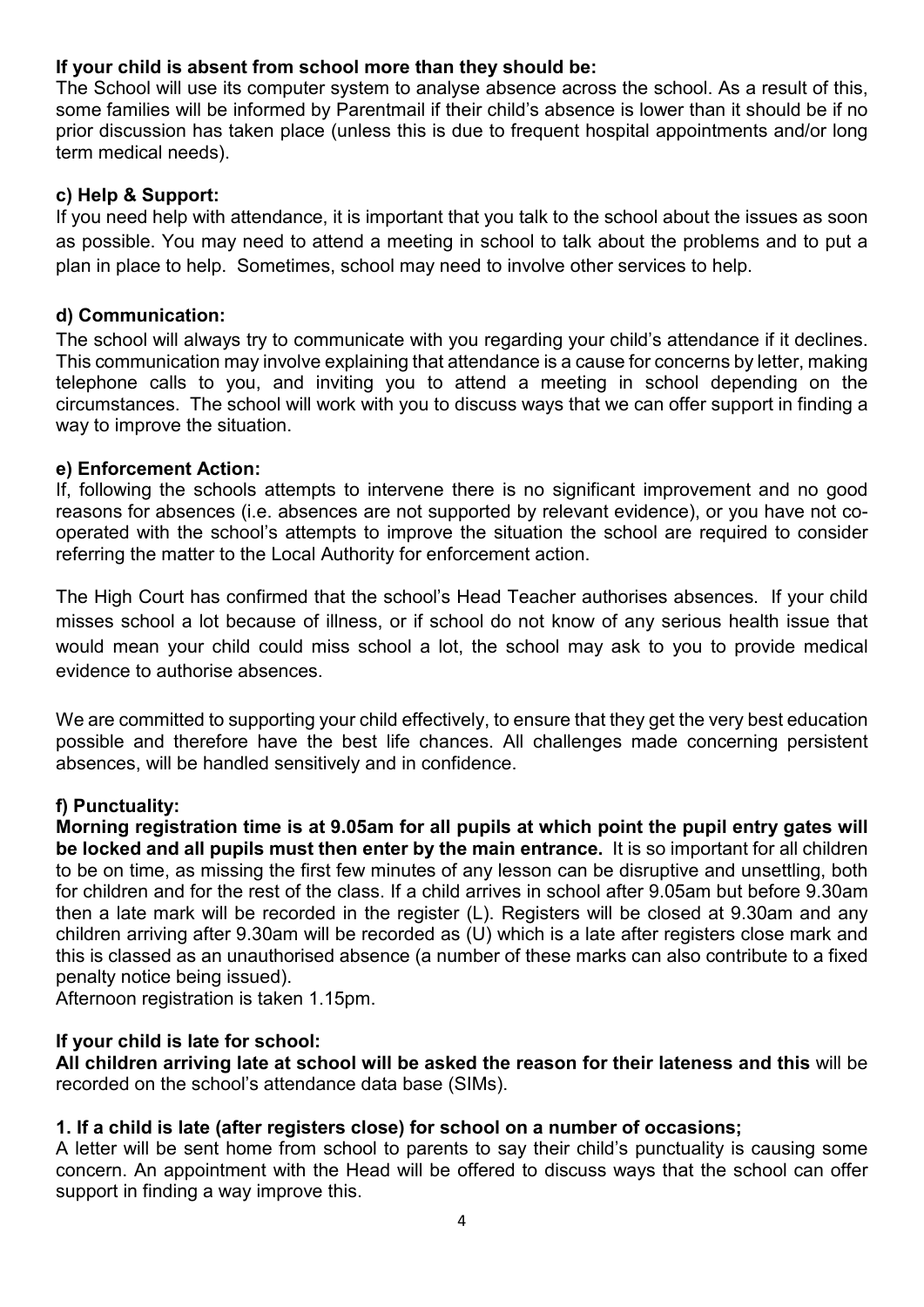#### **2. If lateness becomes persistent with no identifiable reason;**

A letter will be sent home from school with a specific appointment given to meet with Head Teacher or deputy head for a 'planning meeting'. This will aim to address any issues which may be behind this pattern of poor punctuality.

#### **3. If the school continues to have concerns about a child's punctuality;**

Then a referral may be made to the Attendance Improvement Team to consider if enforcement action is required.

#### **g) Leave of Absence in Term Time**

Head teachers are no longer able to grant leave of absence during term time **unless there are exceptional circumstances.** The school will consider each request of absence individually; taking into account the circumstances, such as; the nature of the event for which leave is sought, the pupil's prior attendance and any important events taking place in school at that time e.g. termly tests.

An application for leave of absence must be made well in advance via a form which is available from the school website or in person from the school office. Leave of absence authorisation is entirely at the Head Teacher's discretion, and if authorisation is granted, the number of days to be authorised will also be determined by the Head Teacher. As stated in DFE quidance on attendance, if an application for leave of absence is not made prior to the time of the required absence then the absence will be recorded as unauthorised regardless of circumstances.

If the requested leave of absence is not authorised, but the child is still taken out of school, or kept away from school for a longer time than agreed/ authorised, the absence (or excess absence where longer than agreed) will be recorded as unauthorised.

Unauthorised absences on the child's attendance record may mean that a Fixed Penalty Notice (fine) may be issued or prosecution proceeding commenced. Fines will be issued to *each person with parental responsibility* for the child/children who is deemed liable for the offence/offences. Circumstances where a Penalty Notice might be issued include unauthorised holidays in term time, but only where the holiday absence amounts to seven days or more in any period up to a maximum twelve rolling school weeks. Prosecution proceeding may be commenced if a fine is issued but not paid. 'The Frequently Asked Questions' page attached to the back of the application form explains the circumstances where enforcement action may be taken more fully.

#### **Please note that absence will not be authorised under any circumstances during any period of public examinations or internal assessments.**

#### **5. Promoting good attendance and punctuality**

Attendance percentages will be shared with parents on a weekly basis via Parentmail, at termly parents' meetings and also annual reports to parents will contain a record of individual pupils' attendance. Any children achieving 100% Attendance will be awarded a certificate acknowledging this at the end of the academic year.

#### **6. Children Missing from Education:**

If you move from the area and your whereabouts are unknown, the school can legally remove your child from the roll after 20 school days of unauthorised absence. It is **vital that if you keep school informed of any change of details** and regularly update them if details change. Your child may be at risk of losing their school place if your whereabouts are not known.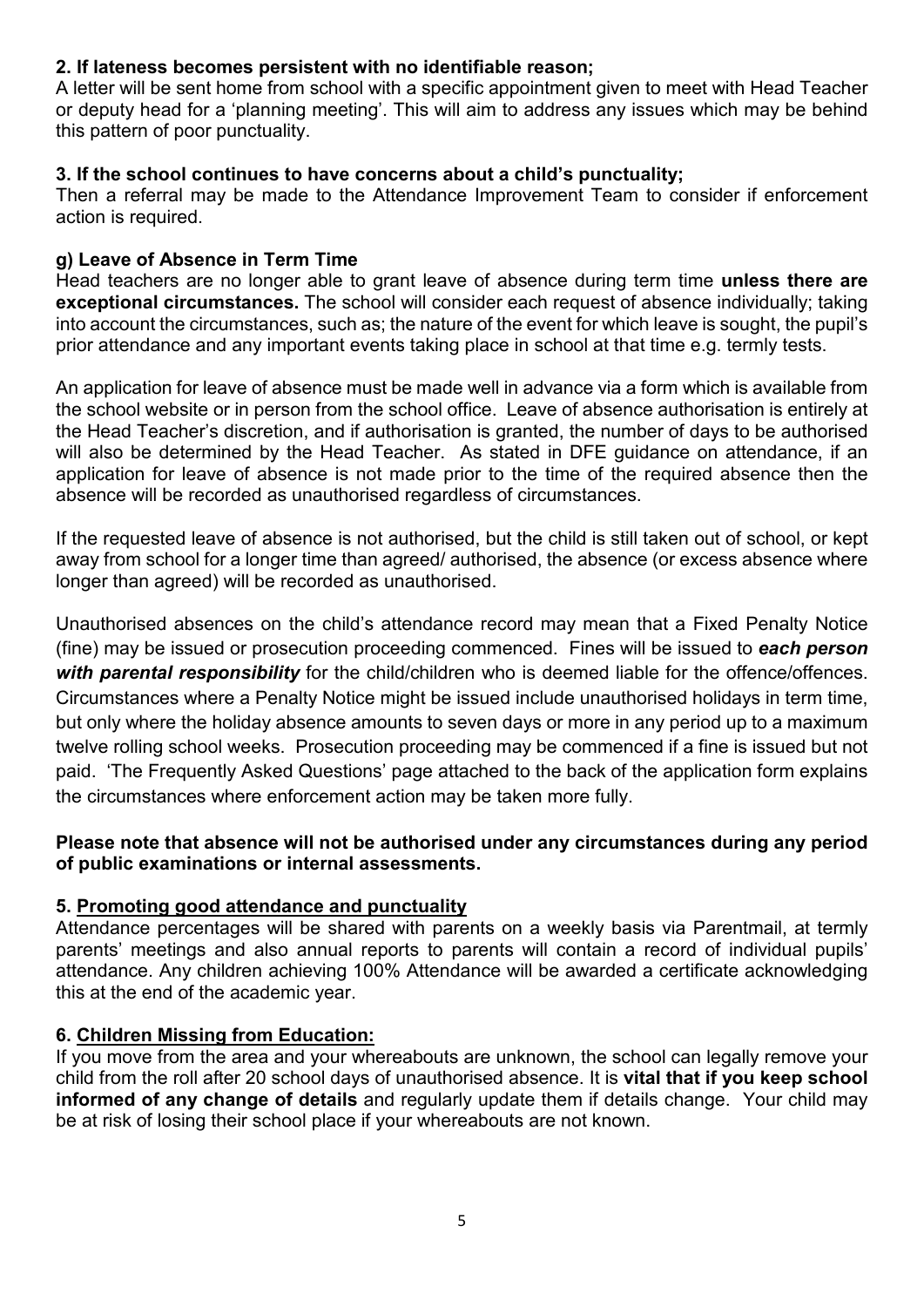It is also important that emergency contact information is kept up to date and that if you are leaving the area, you provide details of where and how you can be contacted. If you do not do this and the school is unable to trace your child, this would be treated as a **safeguarding matter.** 

#### **7. Roles and Responsibilities**

#### **Governing Body:**

As part of our school approach to maintaining high attendance, the governing body will:

- Ensure that the importance of attendance is made clear by promoting the relevant school policies and guidance directed to parents and staff.
- Annually review the school's attendance policy and ensure that all provisions are in place to allow school staff, parents, and students to implement the policy effectively.
- Ensure regular meetings of the behaviour and attendance sub-committee take place and they will take the lead role in monitoring attendance and coordinating provision and policies for attendance. The governor's meetings will review and discuss attendance issues that have arisen in order to be fully aware and supportive of expected attendance targets for the year.
- Ensure that the school is implementing effective means of recording attendance and organising that data, including for children who are educated off site.

### **School Leadership Team:**

As part of our school approach to maintaining high attendance, the leadership team will:

- Be active in their approach to promoting good attendance with students and their parents.
- Ensure the school's teaching and learning experiences encourage regular attendance and that students are taught the value of high attendance for their own progression and achievement.
- Coordinate with the governing body to monitor the implementation of the policy and its effectiveness, with annual review of full policy.
- Ensure that all staff are up to date with the school's attendance policy and that staff are fully trained to recognise and deal with attendance issues.
- Ensure government legislation on attendance is complied with and that the leadership team are up to date with any legislation changes and how to implement them.
- Nominate or appoint a senior manager to take responsibility for overseeing and monitoring attendance provision and that this person has sufficient time and resources to give to the job.
- Report to the Behaviour and Attendance Governors Sub Committee meeting each term on attendance records, data and provision.
- Ensure that systems to record and report attendance data are in place and working effectively.

#### **Teachers and support staff:**

As part of our school approach to maintaining high attendance, the teachers and support staff will:

- Be active in their approach to promoting good attendance with students and their parents.
- Ensure the school's teaching and learning experiences encourage regular attendance and that students are taught the value of high attendance for their own progression and achievement.
- Ensure the senior manager responsible for overseeing attendance and any other relevant personnel are kept fully aware of and up to date with any concerns relating to students that may impact on their attendance.
- Ensure compliance with regulation and guidance on attendance.